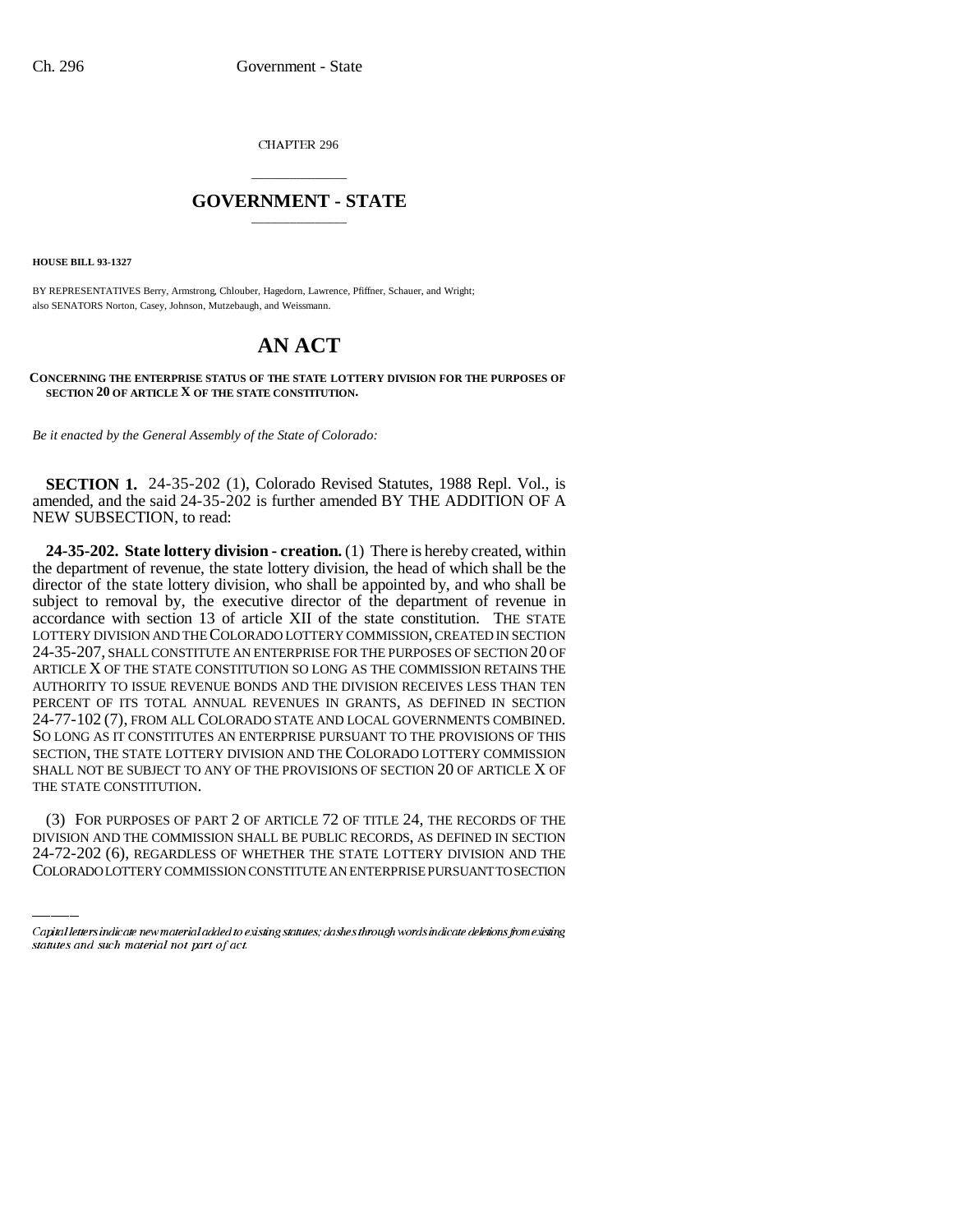## 24-35-202 (1).

**SECTION 2.** 24-35-207 (7), Colorado Revised Statutes, 1988 Repl. Vol., is amended to read:

**24-35-207. Colorado lottery commission - creation.** (7) (a) The commission shall hold at least one meeting each month and such additional meetings as may be prescribed by rules of the commission. In addition, special meetings may be called by the chairman, any two commission members, or the director, upon delivery of seventy-two hours' written notice to each member. Notwithstanding the provisions of section 24-6-402, in emergency situations in which a majority of the commission certifies that exigencies of time require that the commission meet without delay, the requirements of public notice and of seventy-two hours' written notice to members may be dispensed with, and commission members as well as the public shall receive such notice as is reasonable under the circumstances.

(b) FOR PURPOSES OF PART 4 OF ARTICLE 6 OF TITLE 24, THE COMMISSION SHALL BE A STATE PUBLIC BODY, AS DEFINED IN SECTION 24-6-402 (1) (d), REGARDLESS OF WHETHER THE STATE LOTTERY DIVISION AND THE COLORADO LOTTERY COMMISSION CONSTITUTE AN ENTERPRISE PURSUANT TO SECTION 24-35-202 (1).

**SECTION 3.** 24-35-208 (1), Colorado Revised Statutes, 1988 Repl. Vol., as amended, is amended BY THE ADDITION OF A NEW PARAGRAPH to read:

**24-35-208. Commission - powers and duties.** (1) In addition to any other powers and duties set forth in this part 2, the commission shall have the following powers and duties:

(g) TO AUTHORIZE AND ISSUE REVENUE BONDS PURSUANT TO THE PROVISIONS OF SECTION 24-35-221.

**SECTION 4.** Part 2 of article 35 of title 24, Colorado Revised Statutes, 1988 Repl. Vol., as amended, is amended BY THE ADDITION OF A NEW SECTION to read:

**24-35-221. Revenue bonds - authority - issuance - requirements - covenants.** (1) (a) THE COMMISSION MAY, BY RESOLUTION WHICH MEETS THE REQUIREMENTS OF SUBSECTION (2) OF THIS SECTION, AUTHORIZE AND ISSUE REVENUE BONDS IN AN AMOUNT NOT TO EXCEED TEN MILLION DOLLARS IN THE AGGREGATE FOR EXPENSES OF THE DIVISION. SUCH BONDS MAY BE ISSUED ONLY AFTER APPROVAL BY BOTH HOUSES OF THE GENERAL ASSEMBLY EITHER BY ACT OR JOINT RESOLUTION AND AFTER APPROVAL BY THE GOVERNOR IN ACCORDANCE WITH SECTION 39 OF ARTICLE V OF THE STATE CONSTITUTION. SUCH BONDS SHALL BE PAYABLE ONLY FROM MONEYS ALLOCATED TO THE DIVISION FOR EXPENSES OF THE DIVISION PURSUANT TO SECTION 24-35-210 (1).

(b) ALL BONDS ISSUED BY THE COMMISSION SHALL PROVIDE THAT:

(I) NO HOLDER OF ANY SUCH BOND MAY COMPEL THE STATE OR ANY SUBDIVISION THEREOF TO EXERCISE ITS APPROPRIATION OR TAXING POWER; AND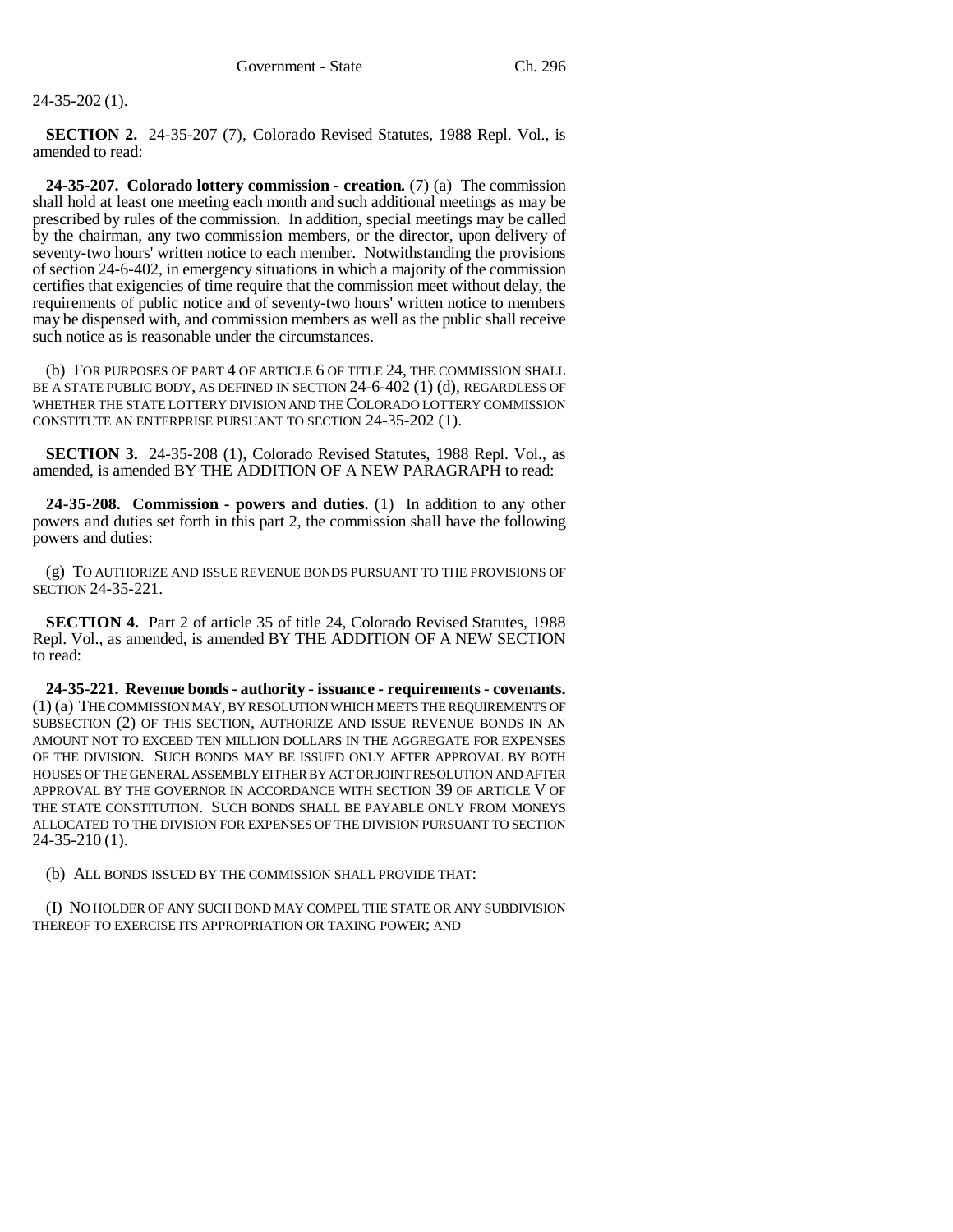### Ch. 296 Government - State

(II) THE BOND DOES NOT CONSTITUTE A DEBT OF THE STATE AND IS PAYABLE ONLY FROM THE NET REVENUES ALLOCATED TO THE DIVISION FOR EXPENSES AS DESIGNATED IN SUCH BOND.

(2) (a) ANY RESOLUTION AUTHORIZING THE ISSUANCE OF BONDS UNDER THE TERMS OF THIS SECTION SHALL:

(I) STATE THE DATE OF ISSUANCE OF THE BONDS;

(II) STATE A MATURITY DATE OR DATES DURING A PERIOD NOT TO EXCEED THIRTY YEARS FROM THE DATE OF ISSUANCE OF THE BONDS;

(III) STATE THE INTEREST RATE OR RATES ON, AND THE DENOMINATION OR DENOMINATIONS OF, THE BONDS;

(IV) STATE THE MEDIUM OF PAYMENT OF THE BONDS AND THE PLACE WHERE THE BONDS WILL BE PAID.

(b) ANY RESOLUTION AUTHORIZING THE ISSUANCE OF BONDS UNDER THE TERMS OF THIS SECTION MAY:

(I) STATE THAT THE BONDS ARE TO BE ISSUED IN ONE OR MORE SERIES;

(II) STATE A RANK OR PRIORITY OF THE BONDS;

(III) PROVIDE FOR REDEMPTION OF THE BONDS PRIOR TO MATURITY, WITH OR WITHOUT PREMIUM.

(3) ANY BONDS ISSUED PURSUANT TO THE TERMS OF THIS SECTION MAY BE SOLD AT PUBLIC OR PRIVATE SALE. IF BONDS ARE TO BE SOLD AT A PUBLIC SALE, THE COMMISSION SHALL ADVERTISE THE SALE IN SUCH MANNER AS THE COMMISSION DEEMS APPROPRIATE. ALL BONDS ISSUED PURSUANT TO THE TERMS OF THIS SECTION SHALL BE SOLD AT A PRICE NOT LESS THAN THE PAR VALUE THEREOF, TOGETHER WITH ALL ACCRUED INTEREST TO THE DATE OF DELIVERY.

(4) NOTWITHSTANDING ANY PROVISIONS OF THE LAW TO THE CONTRARY, ALL BONDS ISSUED PURSUANT TO THIS SECTION ARE NEGOTIABLE.

(5) (a) A RESOLUTION PERTAINING TO ISSUANCE OF BONDS UNDER THIS SECTION MAY CONTAIN COVENANTS AS TO:

(I) THE PURPOSE TO WHICH THE PROCEEDS OF SALE OF THE BONDS MAY BE APPLIED AND TO THE USE AND DISPOSITION THEREOF;

(II) SUCH MATTERS AS ARE CUSTOMARY IN THE ISSUANCE OF REVENUE BONDS INCLUDING, WITHOUT LIMITATION, THE ISSUANCE AND LIEN POSITION OF OTHER OR ADDITIONAL BONDS; AND

(III) BOOKS OF ACCOUNT AND THE INSPECTION AND AUDIT THEREOF.

(b) ANY RESOLUTION MADE PURSUANT TO THE TERMS OF THIS SECTION SHALL BE